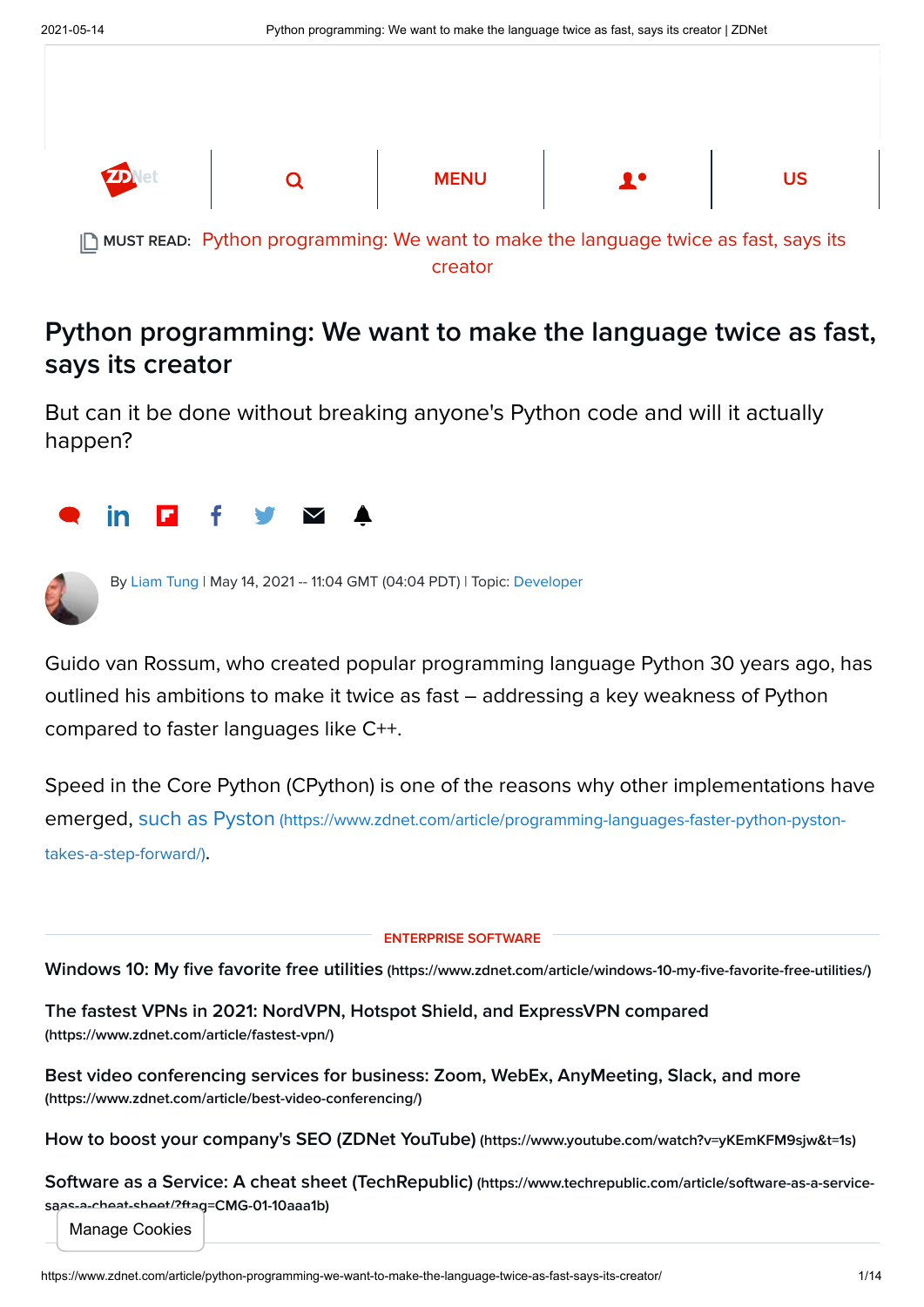Its lack of performance partly explains why Python has gravitated towards data science and machine learning, where many workloads are handed off to GPUs. The other reason for its rise in these fields is the wealth of field-specific libraries, from NumPy to the Googlebacked TensorFlow machine-learning framework.

SEE: Hiring Kit: Python developer [\(https://www.techrepublic.com/resource-library/whitepapers/hiring-kit](https://www.techrepublic.com/resource-library/whitepapers/hiring-kit-python-developer/)python-developer/) (TechRepublic Premium)

[In a contribution to the US PyCon Language Summit this week](https://us.pycon.org/2021/summits/language/)

(https://us.pycon.org/2021/summits/language/)[, van Rossum posted a document on Microsoft-owned](https://github.com/faster-cpython/ideas/blob/main/FasterCPythonDark.pdf) GitHub (https://github.com/faster-cpython/ideas/blob/main/FasterCPythonDark.pdf), first spotted by The Register [\(https://www.theregister.com/2021/05/13/guido\\_van\\_rossum\\_cpython\\_3\\_11/\)](https://www.theregister.com/2021/05/13/guido_van_rossum_cpython_3_11/), detailing some of his ambitions to make Python a faster language, promising to double its speed in Python [3.11 — one of three Python branches that will emerge next year in a pre-alpha release](https://www.python.org/dev/peps/pep-0598/) (https://www.python.org/dev/peps/pep-0598/).

[The Python creator was hired by open-source friendly Microsoft in November](https://www.zdnet.com/article/guido-van-rossum-the-python-languages-founder-joins-microsoft/) (https://www.zdnet.com/article/guido-van-rossum-the-python-languages-founder-joins-microsoft/), bringing him out of retirement after a stint at Dropbox (https://www.zdnet.com/article/python-programming-languagecreator-retires-saying-its-been-an-amazing-ride/) [where he helped it wrangle four million lines of](https://www.zdnet.com/article/python-programming-language-creator-retires-saying-its-been-an-amazing-ride/) Python code.

He says he "got bored sitting at home while retired" and that he applied for a role at Microsoft. He now serves in the privileged position of a distinguished engineer at Microsoft.

He was "given freedom to pick a project" at Microsoft and adds that he "chose to go back to my roots".

"This is Microsoft's way of giving back to Python," writes van Rossum.

[Microsoft has thrown its weight behind Python in various ways, including free Python](https://www.zdnet.com/article/microsoft-our-new-free-python-programming-language-courses-are-for-novice-ai-developers/) courses that serve as an on ramp to its Azure cloud AI services (https://www.zdnet.com/article/microsoft-our-new-free-python-programming-language-courses-are-for-novice-aidevelopers/), support through its VS Code Python extension, and Python on Windows 10. It's also been a sponsor of the Python Software Foundation (PSF) since 2006 and gave it \$150,000 in sponsorship this year.

Manage Cookies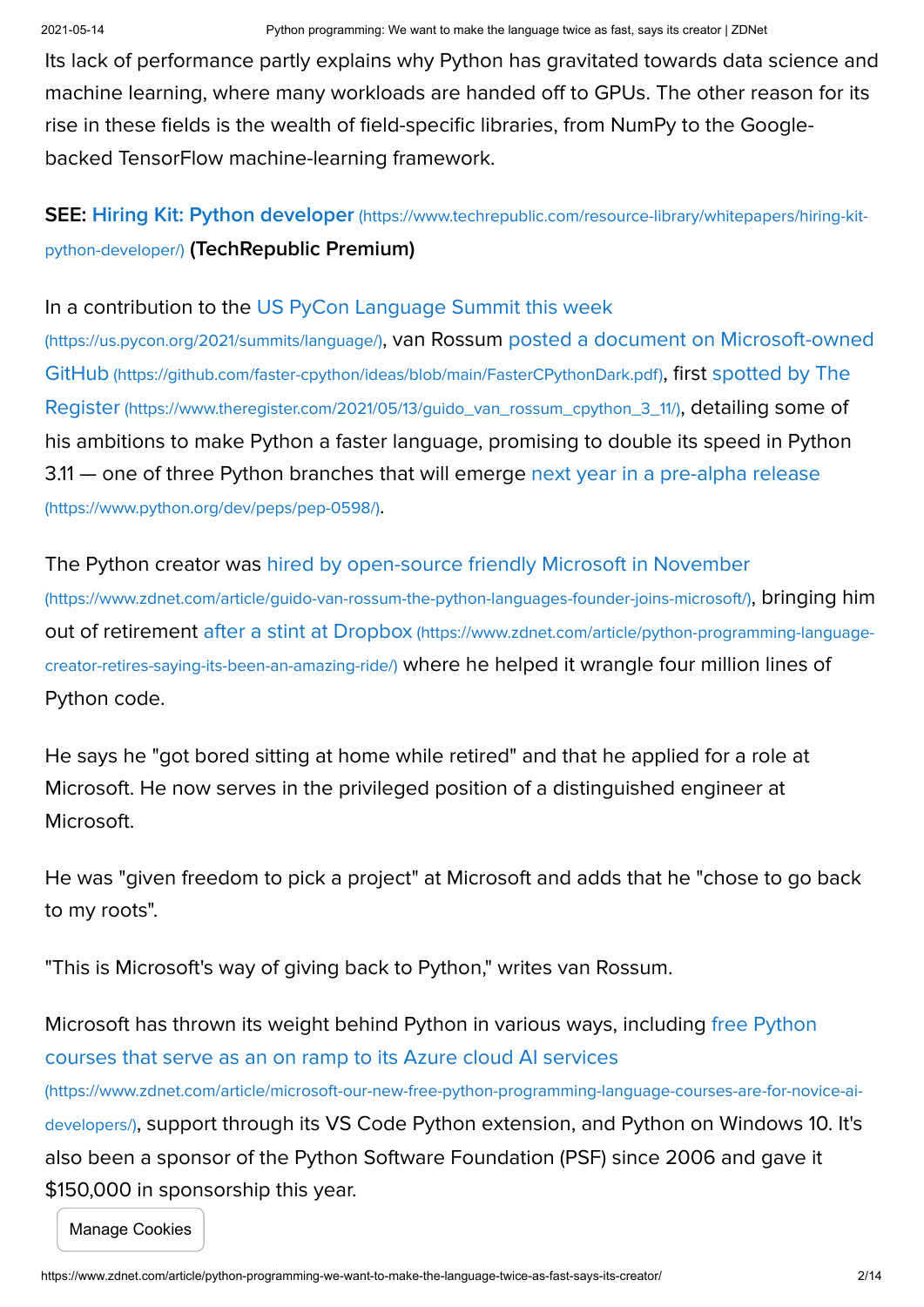According to van Rossum, Microsoft has funded a small Python team to "take charge of performance improvements" in the interpreted language.

Microsoft currently has five core developers who contribute to the development of CPython, including Brett Cannon, Steve Dower, Guido van Rossum, Eric Snow, and Barry Warsaw — all veterans in the Python core developer community.

As Microsoft noted in April [\(https://devblogs.microsoft.com/python/supporting-the-python-community/\)](https://devblogs.microsoft.com/python/supporting-the-python-community/), [Snow has been working on multi-threaded performance in Python via subinterpreters](https://www.python.org/dev/peps/pep-0554/) (https://www.python.org/dev/peps/pep-0554/). Dower serves as build manager and has been a CPython expert for Windows since the 3.5 Python release. Warsaw contributes to the Python Steering Council, Python Security Response Team, and Python Release Managers list.

[With recent software supply chain attacks in the spotlight](https://www.zdnet.com/article/microsoft-this-is-how-the-sneaky-solarwinds-hackers-hid-their-onward-attacks-for-so-long/) (https://www.zdnet.com/article/microsoftthis-is-how-the-sneaky-solarwinds-hackers-hid-their-onward-attacks-for-so-long/), Microsoft is also focussing on securing the main package repository PyPI (Python Package Index).

"As part of our \$150K financial sponsorship of the PSF, we will be focusing our funds to the Packaging Working Group to help with development costs for further improvements to PyPI [and the packaging ecosystem," said Dan Taylor, a principal manager for Microsoft's Python](https://devblogs.microsoft.com/python/supporting-the-python-community/) & AI tools (https://devblogs.microsoft.com/python/supporting-the-python-community/).

"With recently disclosed security vulnerabilities, trusted supply chain is a critical issue for us and the Python community, and we are excited to help contribute to long-term improvements."

Meanwhile, van Rossum notes he and his Microsoft peers contributions with core Python developers are in the open and are focussed on incremental changes to CPython. [Breaking changes are a sensitive issue for Python developers who faced a mammoth task](https://www.zdnet.com/article/goodbye-python-2-programming-language-this-is-the-final-python-2-7-release/) when moving code from Python 2.x to Python 3, which took over a decade to complete (https://www.zdnet.com/article/goodbye-python-2-programming-language-this-is-the-final-python-2-7-release/).

"No long-lived forks/branches, no surprise 6,000 line [pull requests]," writes van Rossum.

"We'll take care of maintenance and support too… All discussions in trackers on open GitHub repos," he added.

Manage Cookies